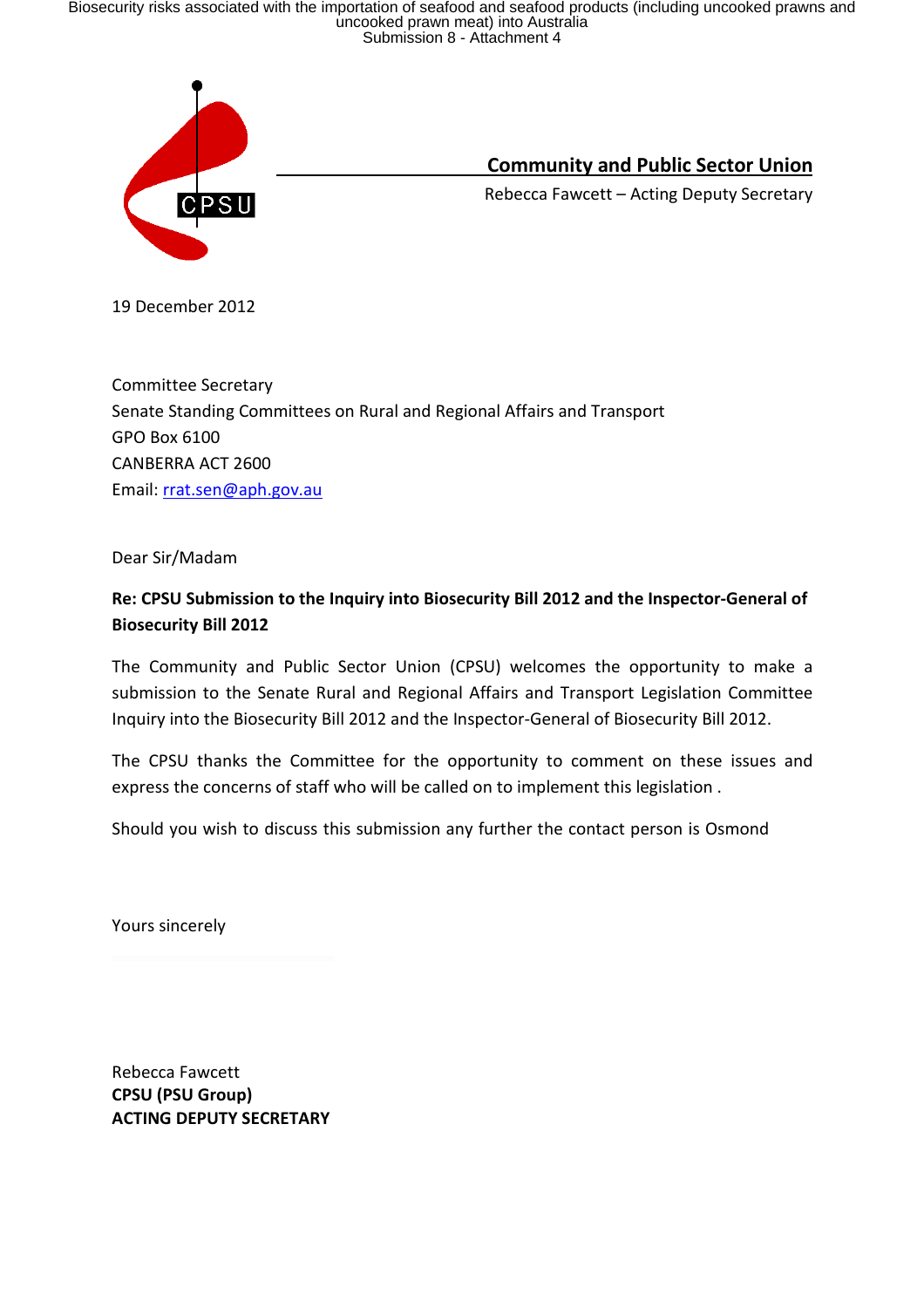Biosecurity risks associated with the importation of seafood and seafood products (including uncooked prawns and<br>uncooked prawn meat) into Australia<br>Submission 8 - Attachment 4



# **CPSU (PSU Group) Submission:**

# **Inquiry into the Biosecurity Bill 2012 and the Inspector-General of Biosecurity Bill 2012**

**December 2012**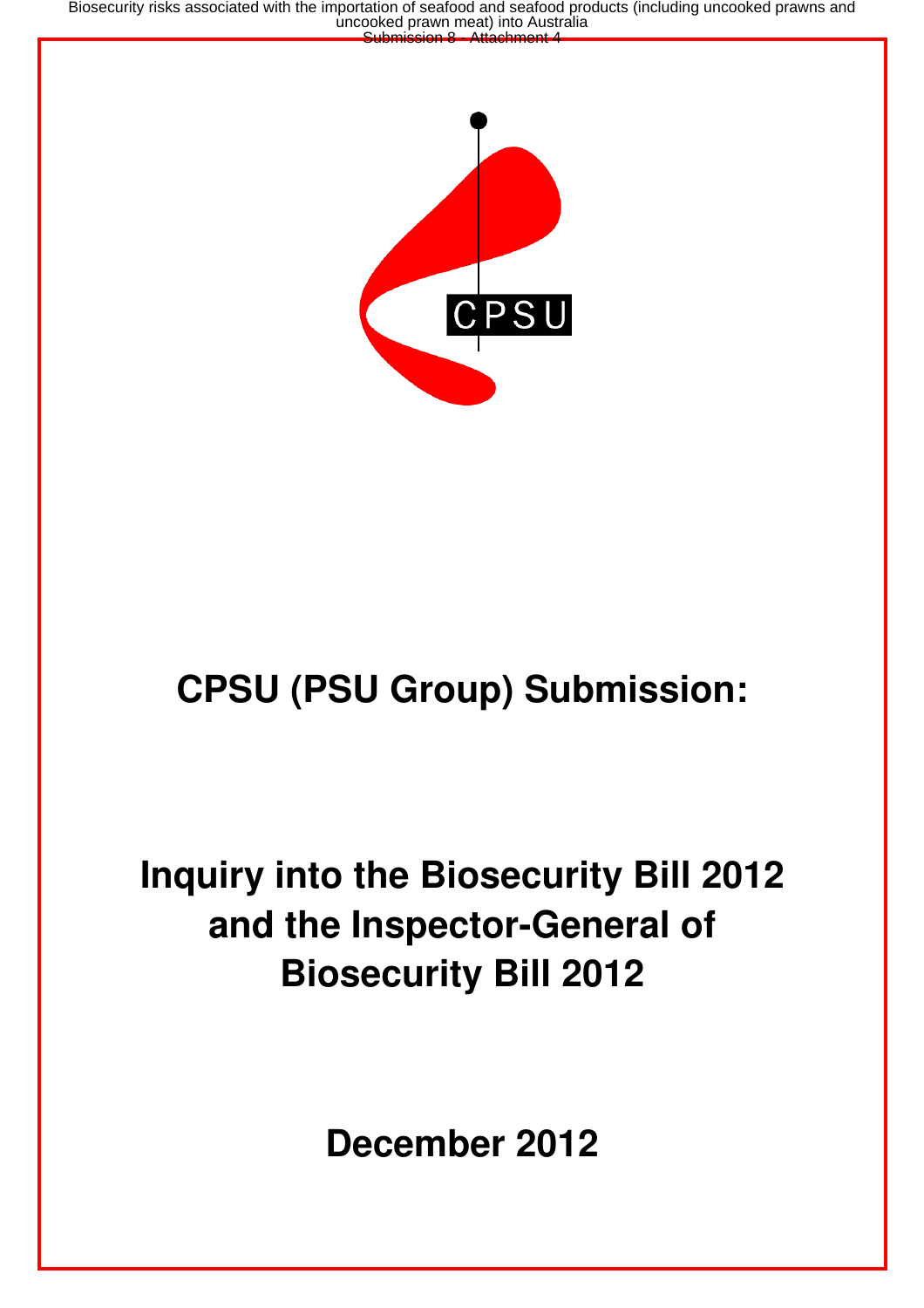### **CPSU (PSU Group) Submission: Inquiry into the Biosecurity Bill 2012 and the Inspector-General of Biosecurity Bill 2012**

#### **Background**

The PSU Group of the CPSU represents workers in the Australian Public Service, the ACT and Northern Territory Public Service, the telecommunications sector, call centres, employment services and broadcasting. We are a national union with members in every state and territory.

The CPSU is the principal union representing employees in the Agriculture, Fisheries and Forestry portfolio.

The CPSU has prepared this submission after consultation with CPSU Section Council, delegates and members in the Agriculture, Fisheries and Forestry portfolio.

The purpose of Biosecurity Bill 2012 is to replace the Quarantine Act 1908, implement a risk based approach to biosecurity management and an integrated approach across the biosecurity continuum; involving offshore, border and onshore activities.

The feedback provided by members relates to a range of concerns around industry self-regulation and the need for greater clarification about powers and responsibilities. CPSU members also highlighted the need for additional resourcing to manage the expected increased workload from proposed reforms.

In response to the proposed changes, CPSU members identified issues regarding:

- 1. Consultation with Departmental staff on the Regulations;
- 2. Impact of changing powers and responsibilities on accountability;
- 3. Potential adverse impacts of self-regulation; and
- 4. Reporting signs and symptoms listed human diseases on incoming vessels.

These issues were previously raised with the Department by the CPSU during the consultation on the draft legislation in October 2012. The concerns raised have not been addressed in proposed Biosecurity Bill 2012.

#### **Summary of Recommendations**

- 1. Delay passage of the Bill until Departmental staff are consulted on the Regulations and are able to provide feedback.
- 2. Amend the Bill to clearly outline what functions industry participants will be allowed to do.
- 3. Amend the Bill to only allow the temporary appointment of "another person".
- 4. Amend the Bill to add a legislated criterion for the appointment of "another person considered necessary as a biosecurity officer.
- 5. Amend the Bill to ensure the APS Code of Conduct applies to all Authorised Officers regardless of whether they are APS employees.
- 6. Amend the Bill to ensure sanctions are automatically enacted after a time limited period for those industry participants who are found to be non-compliant
- 7. Amend the Bill to include a precautionary principle modelled on the Queensland Biosecurity Act 2011.
- 8. Amend the Bill to includes a requirement that operators of incoming vessels to report individuals with any signs of symptoms of listed human diseases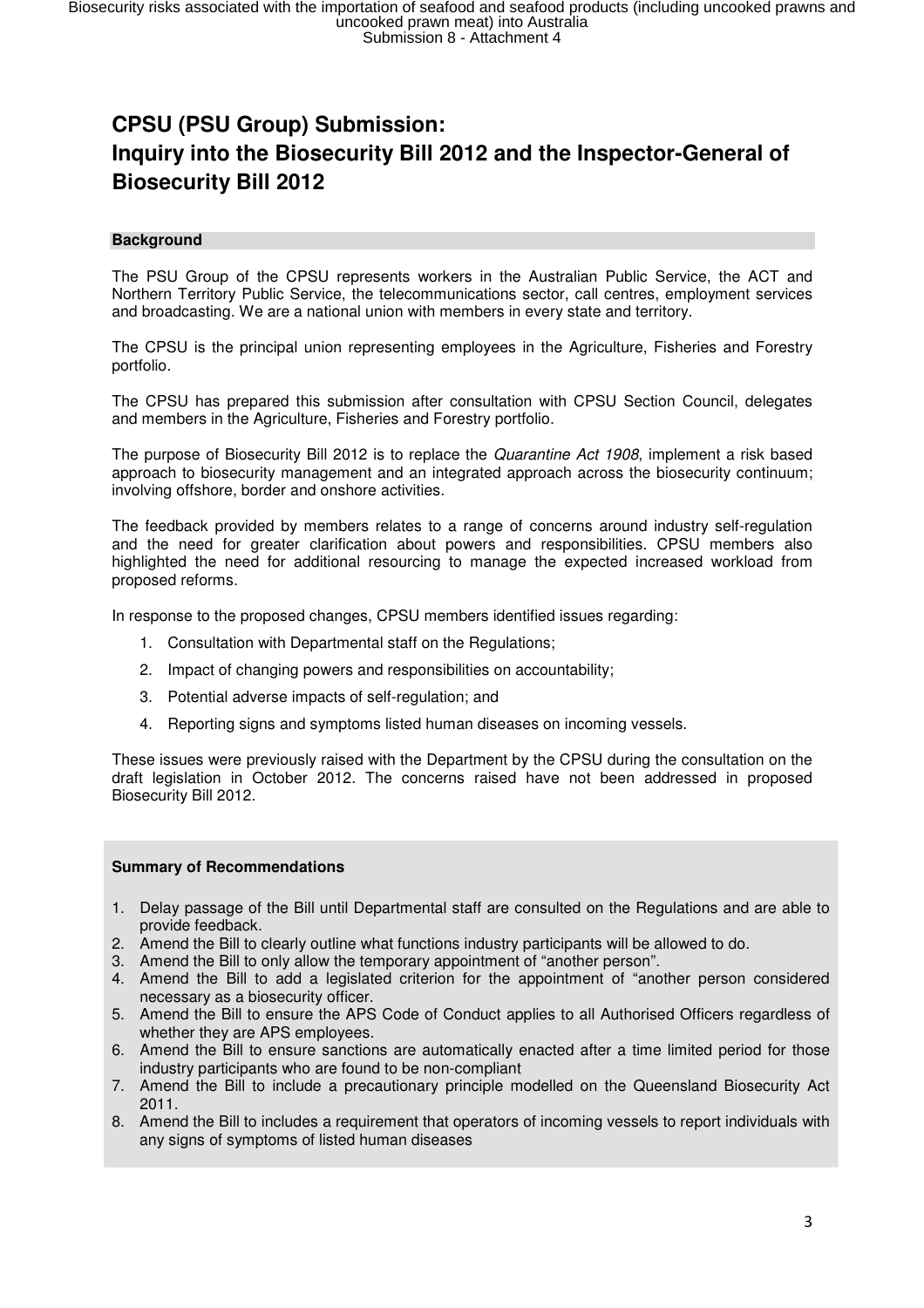#### **Issues**

#### 1. Consultation on the Regulations

CPSU members welcomed the extended period of consultation about Biosecurity Bill provided by the Department in October. The process allowed members to raise their concerns about the Bill.

There is, however, concern that there will not be an opportunity to comment on the Regulations before passage of the Bill. Much of detail referred to in the Bill is in the Regulations and will affect staff. This includes the reclassification of staff and the definition of an experienced and qualified auditor.

Members have indicated they want to examine the Regulations to provide feedback. Passage of the Bill should be delayed until after there is a period of consultation with Departmental staff on the proposed Regulations.

The CPSU recommends a period of genuine consultation on the proposed Regulations prior to the passage of the Bill.

**Recommendation:** Delay passage of the Bill until Departmental staff are consulted on the Regulations and are able to provide feedback.

2. Impact of changing powers and responsibilities on accountability

CPSU members raised a number of questions about the impact of the proposed changes on the role of Departmental employees, what powers authorised officers and industry participants will have and the implications for accountability.

#### Division of responsibilities between industry participants and the Department

Most members' concerns related to new biosecurity provisions for industry participants. Greater clarification is needed about the powers industry participants will have and whether Departmental employees will lose responsibilities. For example, under the legislation, industry participants will be able to release their own goods which may affect the responsibilities Departmental staff have:

Goods that are subject to biosecurity control are released from biosecurity control if a written notice releasing the goods from biosecurity control is given to a person in charge of the goods by a biosecurity industry participant who is authorised to release the goods in accordance with an approved arrangement covering the biosecurity industry participant.<sup>1</sup>

The CPSU is concerned that these new biosecurity provisions will create a conflict of interest for industry participants. Companies will inevitably consider the impact on profits when making decisions, including releasing goods from biosecurity control. It is foreseeable that some industry participants will prioritise their financial interests ahead of the national interest, leading to biosecurity incidents. These concerns are explored in more detail later in this submission.

#### Accountability of industry-employed staff

l

A major concern is the lack of difference between Biosecurity Officers and authorised officers. The legislation outlines provisions for authorising "another person" to be a biosecurity officer, stating that.

The Directory of Biosecurity may, in writing, authorise a person to be a biosecurity officer under this Act if the person is another person who the Director of Biosecurity considers it necessary to authorise to be a biosecurity officer under the Act<sup>2</sup>

The Department has indicated that the intent of the new legislation is to "provide scope, where it is appropriate to do so, to allow limited functions performed by biosecurity officers" to be done by

<sup>&</sup>lt;sup>1</sup> Biosecurity Bill 2012, Chapter 3, Part 1, Division 10, Section 160, 1b

<sup>&</sup>lt;sup>2</sup> Biosecurity Bill 2012, Chapter 12, Part 4, Division 1, Section 583, 1a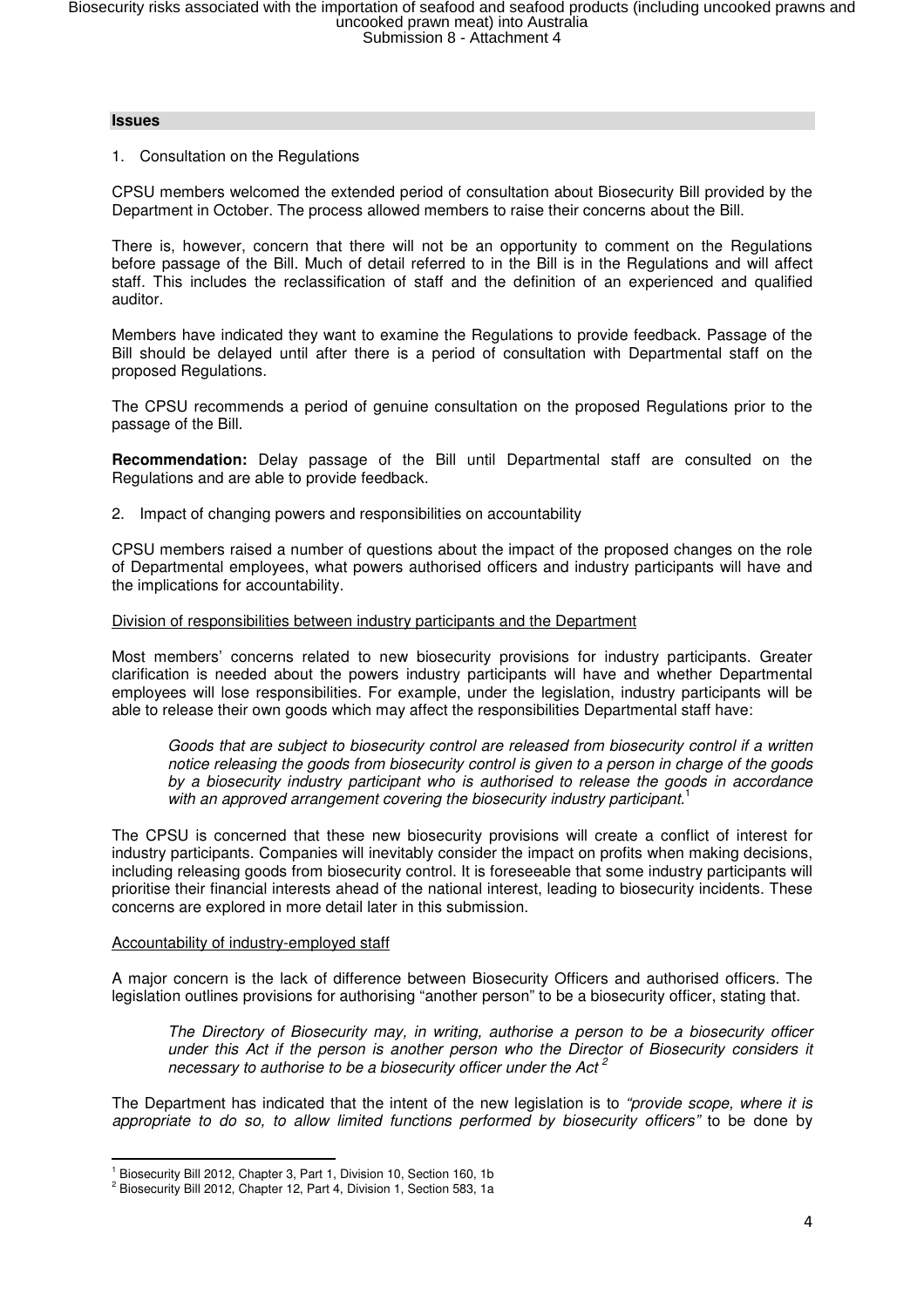industry participants. The new clause, however, seems to be quite broad, leaving the potential for industry employed staff to undertake the core duties of officers. In contrast, the current Quarantine Act is quite specific about what external arrangements can be approved.

Staff are concerned that company employees may be authorised as Departmental biosecurity officers, leading to far less accountability. It will be difficult for a company employee to be truly independent of their employer and act in the national interest in the manner that a Departmental employee can.

Further clarification is also needed to outline the criteria used to determine whether "another person" is actually necessary. The relevant clause only states that "another person" may be appointed if:

… The person satisfies the training and qualification requirements for biosecurity officers determined under subsection  $(5)$ .<sup>3</sup>

The Director of Biosecurity appears to have discretion to "determine, in writing, training and qualification requirements for biosecurity officers.<sup>4</sup> It is unclear if requirements will be in Regulations or if it will be a determination made by the Director of Biosecurity as "a determination made under subsection (5) is not a legislative instrument.<sup>5</sup>"

Members want certainty that "another person" will only be appointed if truly necessary and will not be used as a means to replace ongoing Departmental staff who do not have conflicts of interest. The CPSU recommends that the legislation is amended so the Director of Biosecurity may only be able to appoint "other persons" for a temporary period. There should also be included legislative criteria to determine whether the appointment of other persons as biosecurity officers is necessary.

**Recommendation:** Amend the Bill to clearly outline what functions industry participants will be allowed to do.

**Recommendation:** Amend the Bill to only allow the temporary appointment of "another person".

**Recommendation:** Amend the Bill to add a legislated criterion for the appointment of "another person" considered necessary as a biosecurity officer.

#### Third party auditors

 $\overline{\phantom{0}}$ 

Members were concerned that the Bill allows third party auditors to be approved to conduct audits, in addition to Biosecurity Officers:

#### An auditor approved in writing by the relevant Director. $6$

Members are concerned that the reference to third party auditors is an indication that the regular outsourcing of auditing by the Department is an option for the future. The Departmental response that it "does not intend to routinely make use of third party auditors in the near future, but the legislation aims to ensure there is sufficient flexibility to do so in the future, if needed" has not alleviated but added to this concern.

One member indicated that management informed them that third party auditors were required as the Department does not have staff that are currently qualified to audit some scientific labs. There may be some justification for involving third party auditors for highly complex systems; however, this is not specified in the proposed legislation. Clarification is needed to ensure that third party auditors work under direction of the Department and are only there to provide technical expertise.

The Department must also clarify how it will determine third party auditors are necessary and what process will be undertaken to assess their expertise. The proposed Bill states that:

<sup>&</sup>lt;sup>3</sup> Biosecurity Bill 2012, Chapter 12, Part 4, Division 1, Section 583, 1b

<sup>4</sup> Biosecurity Bill 2012, Chapter 12, Part 4, Division 1, Section 583, 5

<sup>&</sup>lt;sup>5</sup> Biosecurity Bill 2012, Chapter 12, Part 4, Division 1, Section 583, 6

<sup>6</sup> Biosecurity Bill 2012, Chapter 7, Part 7, Division 2, Section 434, 2b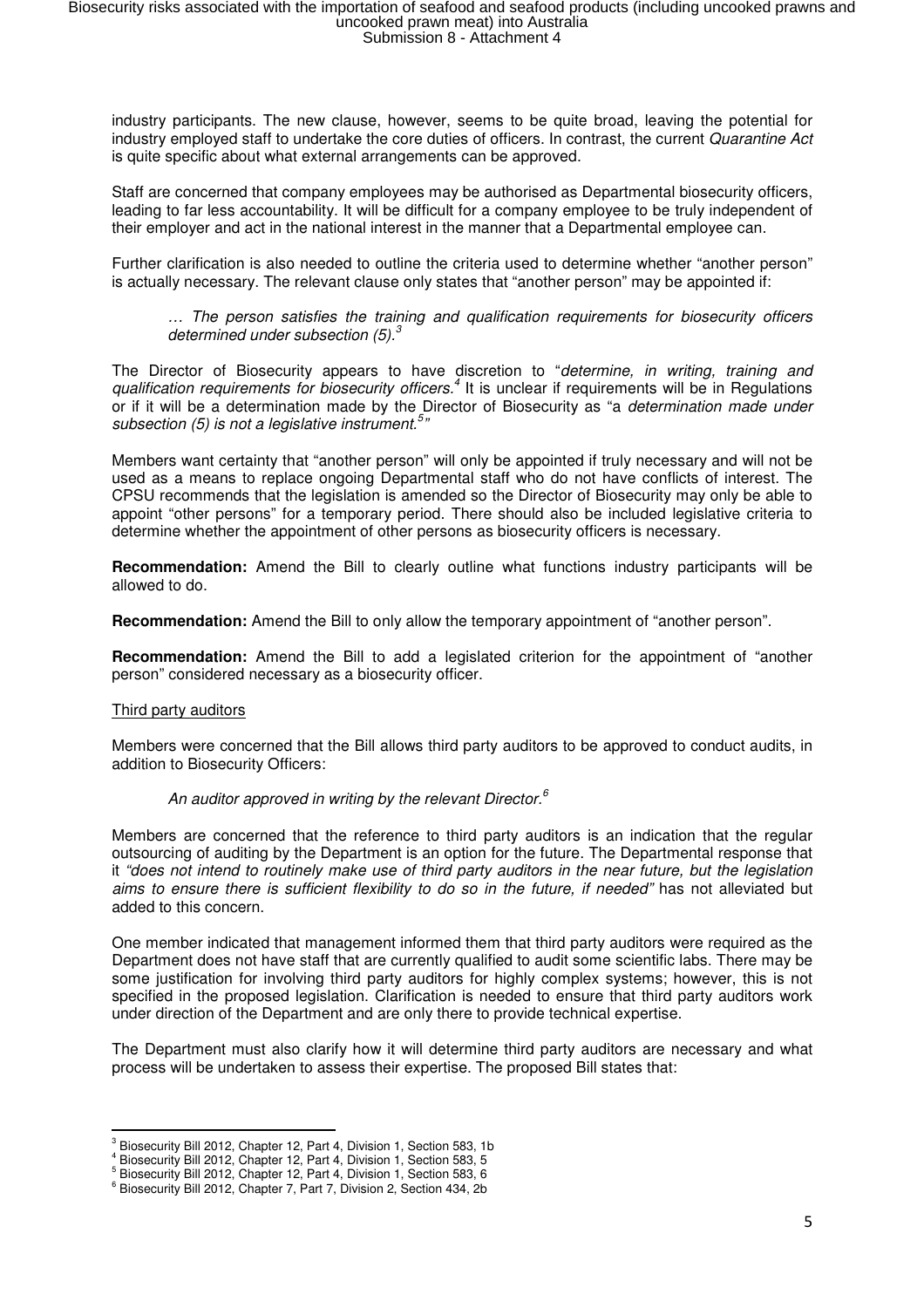#### The relevant Director must not approve a person for the purposes of paragraph (2)(b) unless the person is appropriately qualified and experienced.<sup>7</sup>

This statement does not clarify how a third party auditor will be determined to be qualified and experienced other than an assessment by the Director. Any requirements in relation to carrying out audits or what constitutes an appropriately qualified or experienced auditor have been deferred to regulations which are not available.

Without being able to view the Regulations, there can be little confidence that third party auditors will only be used when they have specialist expertise required, which Biosecurity Officers do not have, to conduct an audit. The Regulations must be publicly released and a process of genuine consultation needs to occur.

#### 3. Potential adverse impacts of self-regulation

Many CPSU members expressed concerns that the move away from Department-run inspections towards self-regulation by industry participants may have adverse impacts on quarantine outcomes.

Under the proposed legislation, industry participants will be responsible for managing their own biosecurity risks:

A person may apply to the relevant Director for approval of a proposed arrangement that provides for the person to carry out specified activities (biosecurity activities) to manage biosecurity risks associated with specified goods, premises or other things.<sup>8</sup>

While the Department has indicated that it will allow limited functions to be carried out by industry participants under an approved arrangement, there is concern that the clause is very broad and that multiple locations with different conditions will be covered by a single agreement. CPSU members wanted to know what those limited functions are and what are approved arrangements including whether it included self-assessment. The current Quarantine Act is quite specific about what arrangements can be approved.

Members also indicated that the proposed self-regulation of import inspections by industry participants is similar to the current regime for exports and for meat inspectors. There are a number of issues with industry self-regulation for exports which will need to be addressed.

#### Managing conflict of interests

There was concern about the potential for conflict of interest with self-regulation, particularly if there are company-based inspectors. It is unclear, if the staff of industry participants are authorised to take on biosecurity roles and how accountability and independence in the national interest will be guaranteed. Any assessment of risk by an industry participant is likely to be influenced by the monetary impact of a decision.

The CPSU previously raised these concerns about the conflict of interest of authorised officers, employed by industry rather than the government, and the difficulty to be independent of their employer in a submission to the *Inquiry into biosecurity and quarantine arrangements* about changes to the Australian Meat Export Inspection System in November 2010.<sup>9</sup>

While self-regulation may be an improvement for the businesses that do the right thing and reduce their costs, there is a greatly increased risk from those who are not doing the right thing want to avoid additional costs.

An example provided by a member was the importation of heavy machinery. Imported heavy machinery needs to be "as clean as new" and are assessed at Quarantine Approved Premises. The member indicated that often these imports are failed by the Department multiple times as they are not

 $\overline{\phantom{0}}$ 

<sup>&</sup>lt;sup>7</sup> Biosecurity Bill 2012, Chapter 7, Part 7, Division 2, Section 434, 3

<sup>&</sup>lt;sup>8</sup> Biosecurity Bill 2012, Chapter 7 Part 2, Section 403<br><sup>9</sup> Community and Public Sector Union, "Submission to Inquiry into biosecurity and quarantine arrangements", 18 November 2010, p.3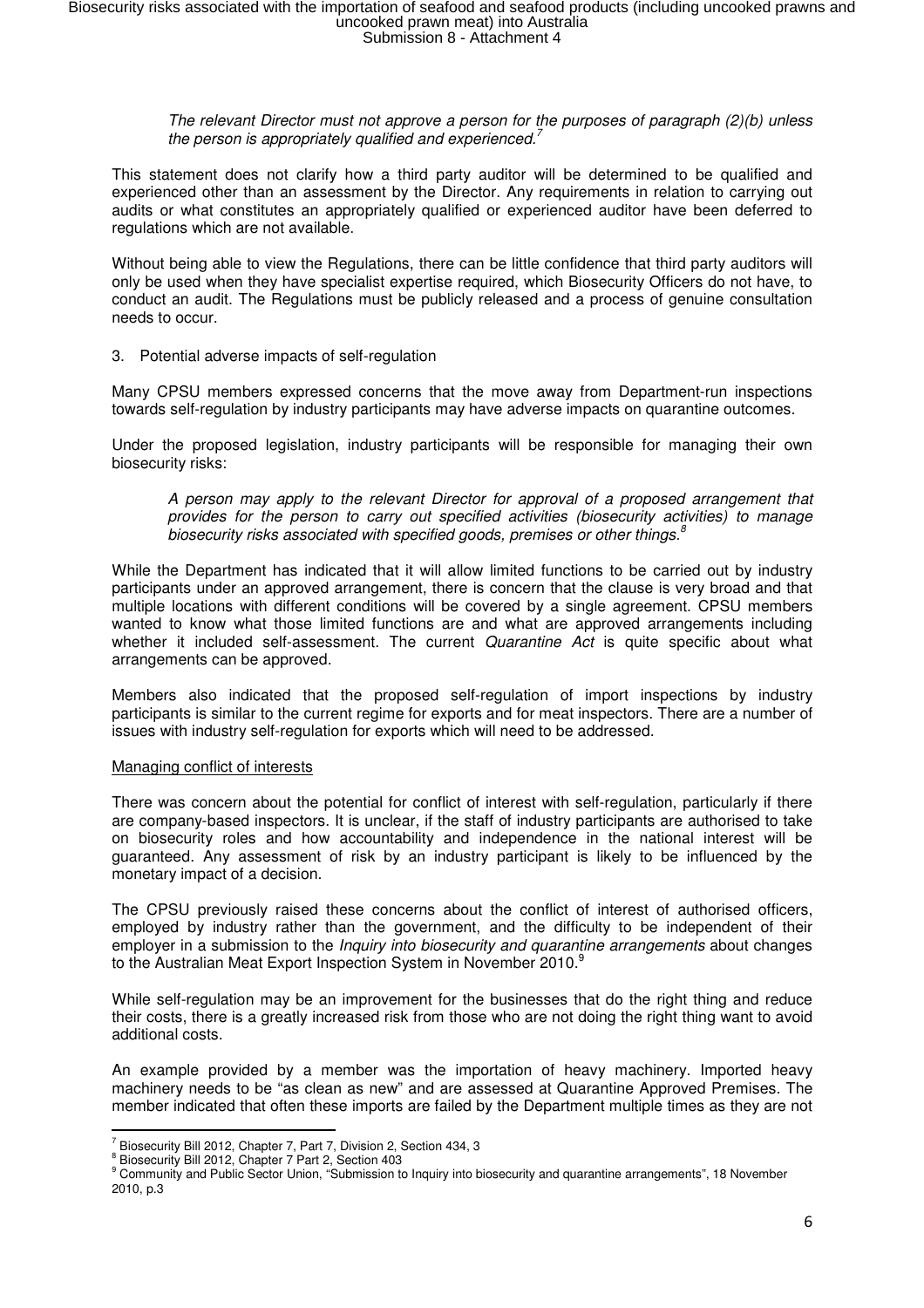"as clean as new". It is unclear how there will be a guarantee that this will occur with self-regulation unless caught out by an audit.

While a fit and proper person test may profile importers, this will not be enough. Greater investigation of the potential biosecurity risks of industry participants and surveillance will be required to offset these increased risks. More information is needed about how the monitoring of approved arrangements will take place to ensure compliance.

The CPSU recommends that the APS Code of Conduct and other public service regulations should apply to those "another person" who will be authorised under the new legislation. While the Department has indicated that as "another person" would not be APS employees and thus would not be subject to the Code of Conduct, these provisions already exist for non-APS staff working in the meat inspection export system. Companies are able to engage authorised officers under the Australian Meat Inspection System who are qualified persons, authorised by DAFF. They are legally bound to the Commonwealth and must comply with the APSC Code of Conduct.<sup>10</sup> Though not perfect. it may help address some concerns about independence and conflict of interest.

#### Increased risk of biosecurity incidents

CPSU members are very concerned that biosecurity incidents will increase and that pre-damage control will be far more difficult due to industry self-regulation. It is likely to shift the focus to damage control where the Department will be dealing with a biosecurity risk once it has entered the community, rather than stopping those risks at the border.

For exports, the risk is to overseas markets. With imports, there are also biosecurity risks to Australian animal health, human health, the environment as well as our export markets. Once a biosecurity risk is in, there is limited power to stop it. New Zealand has experienced damaging incursions such as Varroa mite and this has only been kept out of Australia due to our strict quarantine laws.

This is a legitimate concern as industry self-regulation may mean that many non-commercial imports will undergo the same level of inspection as commercial imports (low approach rate). This inadequate as this is often the source of quarantine breaches.

Furthermore, members working as government meat inspectors indicated their experience of selfregulation have been reduced inspection rates and that industry assessments have not been as effective as Departmental inspections. A recent report that over the past year, 13 shipments of Australian meat have been rejected by the United States because they contained faeces or other matter and E.coli was detected in three shipments confirms that self-regulation has not been as effective.<sup>1</sup>

One option to address this increased risk may be to adopt a precautionary principle, similar to the Queensland new biosecurity legislation. The Queensland Biosecurity Act 2011 included in its purpose that:

…the principle that lack of full scientific certainty should not be used as a reason to postpone taking action to prevent a biosecurity event or to postpone a response to a biosecurity risk <sup>12</sup>

The inclusion of a precautionary principle would help maintain a level of protection which would prevent a lack of scientific certainty from being the reason to prevent a biosecurity event or postpone a response to a biosecurity.

#### Sanctions for non-compliance

Members in export areas indicated that their experience is that auditing regimes may find critical non-

l <sup>10</sup> Department of Agriculture, Fisheries and Forestry, Export Certification Reform Implementation FAQs - Australian Export Meat Inspection System, http://www.daff.gov.au/aqis/export/meat/elmer-3/export-certification-reform-implementation-faqs-australianexport-meat-inspection-system, last reviewed 5 June 2012<br><sup>11</sup> Broughts, Karry <sup>64</sup>

Brewster, Kerry, "Aussie meat exports found with E.coli, faecaes", ABC News, 25 May 2012,

http://www.abc.net.au/news/2012-05-25/aussie-meat-exports-found-with-e-coli/403221

<sup>12</sup> Queensland Legislative Assembly, Biosecurity Act 2011, Chapter 1 Part 2, Section 4, C